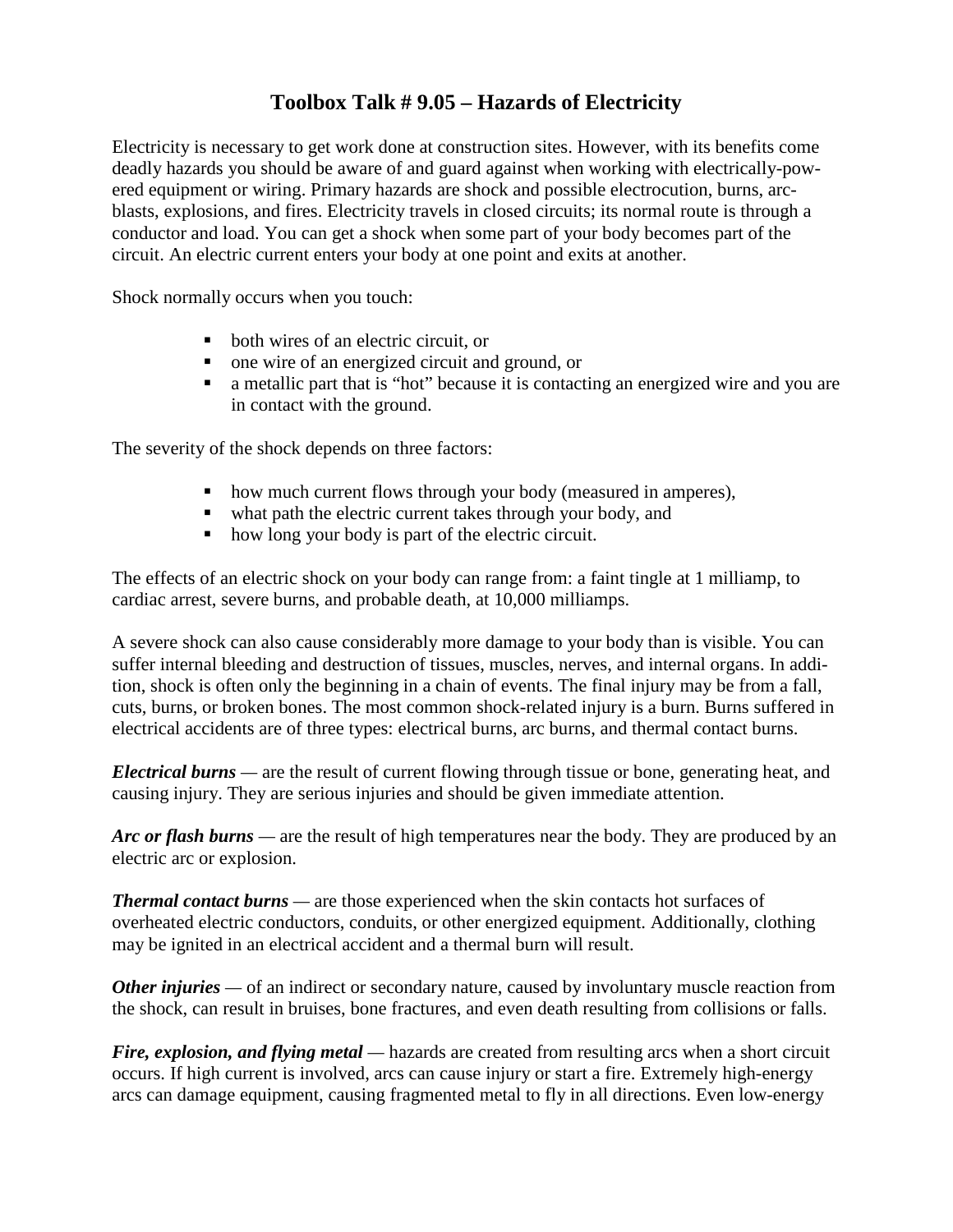arcs can cause violent explosions in atmospheres that contain flammable gases, vapors, or combustible dusts.

Construction workers can't do their job without electricity. However, constant activity at a construction site makes it a particularly hazardous environment. Extension cords, temporary wiring panels, water hoses, materials laying around, and constant use of electric tools, make it extremely important that you are careful around electricity. Your life may depend on it.